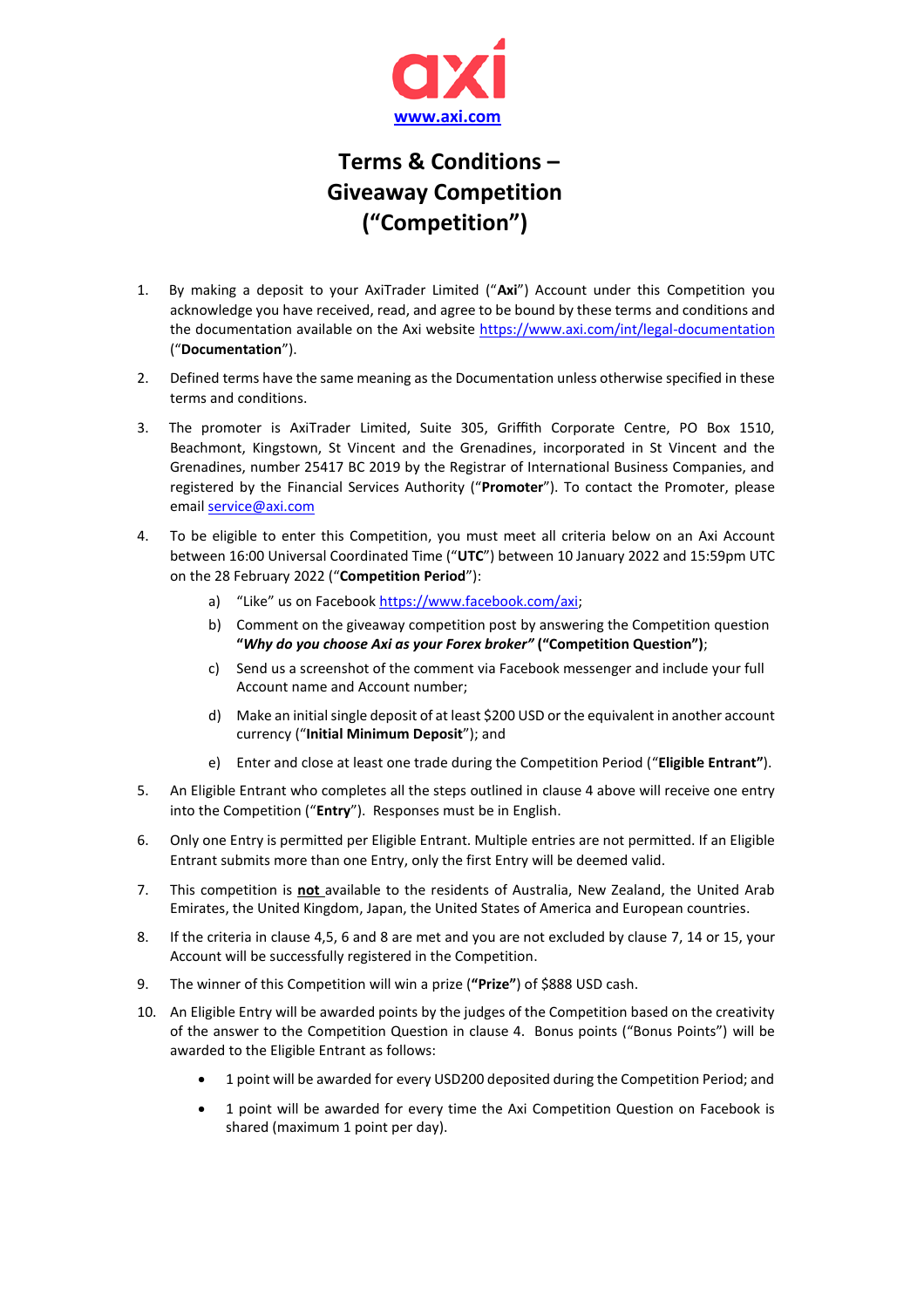

11. Judging will take place at 02:00 UTC on 4 March 2022. Each valid entry will be individually judged, based upon individual creative merit, points scored in response to the Competition Question and Bonus Points accumulated. The best entries as determined by the judges in their absolute discretion will win the Prize listed in clause 8, ranked in the order of merit and the highest points scored. Points will be awarded as per table 1.1 below as determined by the judges of the Competition.

## **Table 1.1 – Points Award System:**

| <b>Criteria</b>        | Creativity              | For Every \$200<br>USD deposited | Post share and tag @axi on<br>Facebook |
|------------------------|-------------------------|----------------------------------|----------------------------------------|
| Point<br><b>Values</b> | Lowest: 0<br>Maximum: 5 |                                  | Maximum per day: 1                     |

- 12. The Promoter, its agents, affiliates or representatives will not be liable for any late or misdirected Entries.
- 13. You agree, understand and acknowledge that participating in this competition is not a recommendation or advice in relation to the suitability of Axi's products for your particular financial circumstances, situation or needs. Before participating in the Competition, you should make your own assessment about the suitability of trading in Axi's products and consider the applicable Documentation.
- 14. The competition is not applicable to directors, management, employees, or agents of the Promoter or its related entities (or immediate family members of such persons).
- 15. If you already have an active Account with Axi (an "Existing Active Account") in the same name, you will not be eligible to participate in this Promotion. An Existing Active Account is an Axi Live Account that has had trading activity in the preceding 2 months.
- 16. The Promoter reserves the right, at its sole and absolute discretion, to deem an irregular, incomprehensible and incomplete Entry or any Entries that do not comply with these Terms, as invalid ("**Invalid Entries**").
- 17. The Promoter reserves the right to select additional reserve entries that it determines to be the next best, and record them in order of merit, in case of an Invalid Entry or ineligible entrant.
- 18. In the event that a Prize (or any part of a Prize) becomes unavailable for reasons beyond the Promoter's control, the Promoter may substitute a Prize (or the relevant part of a Prize) with a prize of equal or greater value.
- 19. Prize winners ("**Prize Winners**") will be contacted by 02:00 UTC 31 March 2022 via the email address registered with Axi. If the Prize Winner cannot be contacted or does not claim the prize within 14 days of notification, the Promoter reserves the right to withdraw the prize from the Prize Winner and pick a replacement winner.
- 20. The names of Prize Winners will be published at 02:00 UTC on 31 March 2022 on Facebook.
- 21. Should an Eligible Entrant's contact details change during the Competition Period, it is the Eligible Entrant's responsibility to notify the Promoter. A request to access or modify any information provided as part of the redemption of a Prize should be directed to the Promoter.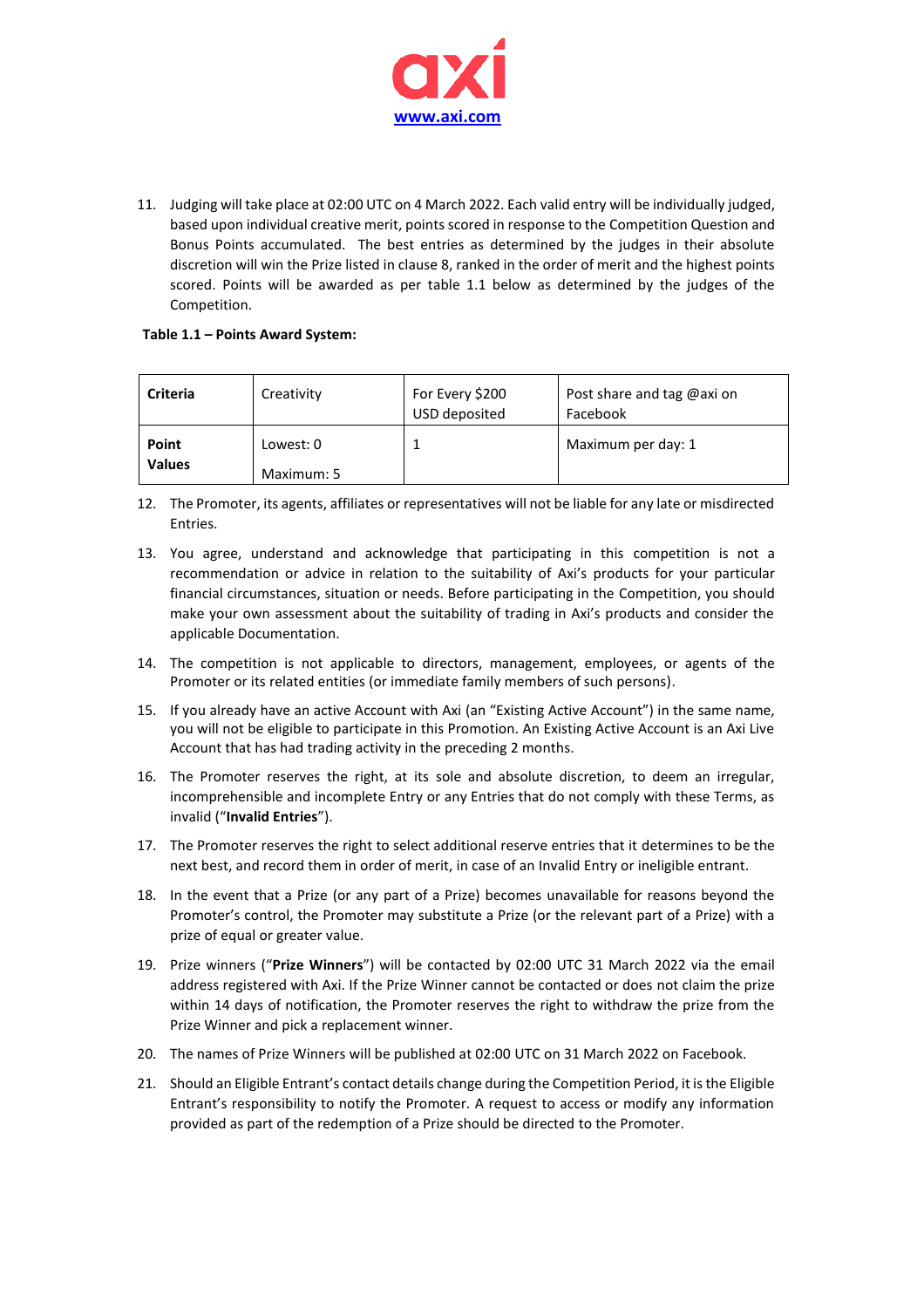

- 22. The Promoter reserves the right to request verification of Eligible Entrants and of the age, identity and residential address of Prize Winners and any other information relevant to entry into or participation in this Competition. Verification is at the discretion of the Promoter; whose decision is final.
- 23. Personal information including the Eligible Entrant's name and address will be collected and used for the purpose of conducting this Competition. This may require disclosure to third parties, including local regulatory authorities and the Promoter's agents or third-party service providers, for the purpose of conducting the Competition, or for promotional and marketing purposes (including for direct marketing) ("**Purpose**").
- 24. By entering this Competition, Eligible Entrants consent to the use of their personal information for the Purpose, and that the Promoter may contact them for future marketing and material purposes without payment. Eligible Entrants agree that the Promoter may use this information for that purpose and disclose it to other organisations or persons including overseas service providers that may use it, in any media for the Purpose.
- 25. This Competition is only open to Eligible Entrants who act, at all times, in good faith, sincerely, and without fraud. Any entrant or entry that the Promoter suspects, in its discretion, to be in breach of these Terms or attempting to gain an unfair advantage over other entrants (e.g. by using technology) will not be eligible for a Prize.
- 26. An Eligible Entrant's entry must not include:
	- a. any content that contravenes any law; or
	- b. any content that is obscene, offensive, potentially defamatory, discriminatory, indecent, prejudicial or inconsistent with prevailing community standards.
- 27. If applicable, an Eligible Entrant warrants that the contents and materials submitted as part of the entry are original works, and do not infringe any rights (including intellectual property rights) of any third party. An Eligible Entrant agrees to indemnify the Promoter and its associated agencies against all losses, damages, claims and costs by third parties arising out of, connected to, or resulting from, a breach of warranty set out in this Clause 26.
- 28. By entering this Competition, Eligible Entrants grant the Promoter and the Partner a nonexclusive licence to use the content of their entry, or any part of the content of the entry, in any way the Promoter and Partner wish in all media for the purposes of the Promoter's and Partner's business on their websites, social media or in any marketing campaign, without payment to the Eligible Entrant of royalties or compensation. If requested by the Promoter, Eligible Entrants agree to sign any further documentation required by the Promoter to give effect to this Clause 27.
- 29. The following terms apply to the extent that the Competition is conducted on, advertised or promoted on Facebook or other social media platform or website owned by a third party ("**Platform Operator**"): a) each entrant acknowledges and agrees that the Competition is in no way sponsored, endorsed or administered by, or associated with, any Platform Operator; (b) each entrant acknowledges that the Platform Operator does not bear any responsibility for the Competition; c) each entrant releases each Platform Operator and its associated companies from all liabilities arising in respect of the Competition; d) to the extent relevant to the Competition, the Promoter agrees and each entrant must agree to adhere to the prevailing terms and conditions of each Platform Operator; e) entrants understand that they are providing their information to the Promoter and not to the Platform Operator; f) entrants are solely responsible and liable for any content or information they transmit to other users of the Platform Operator;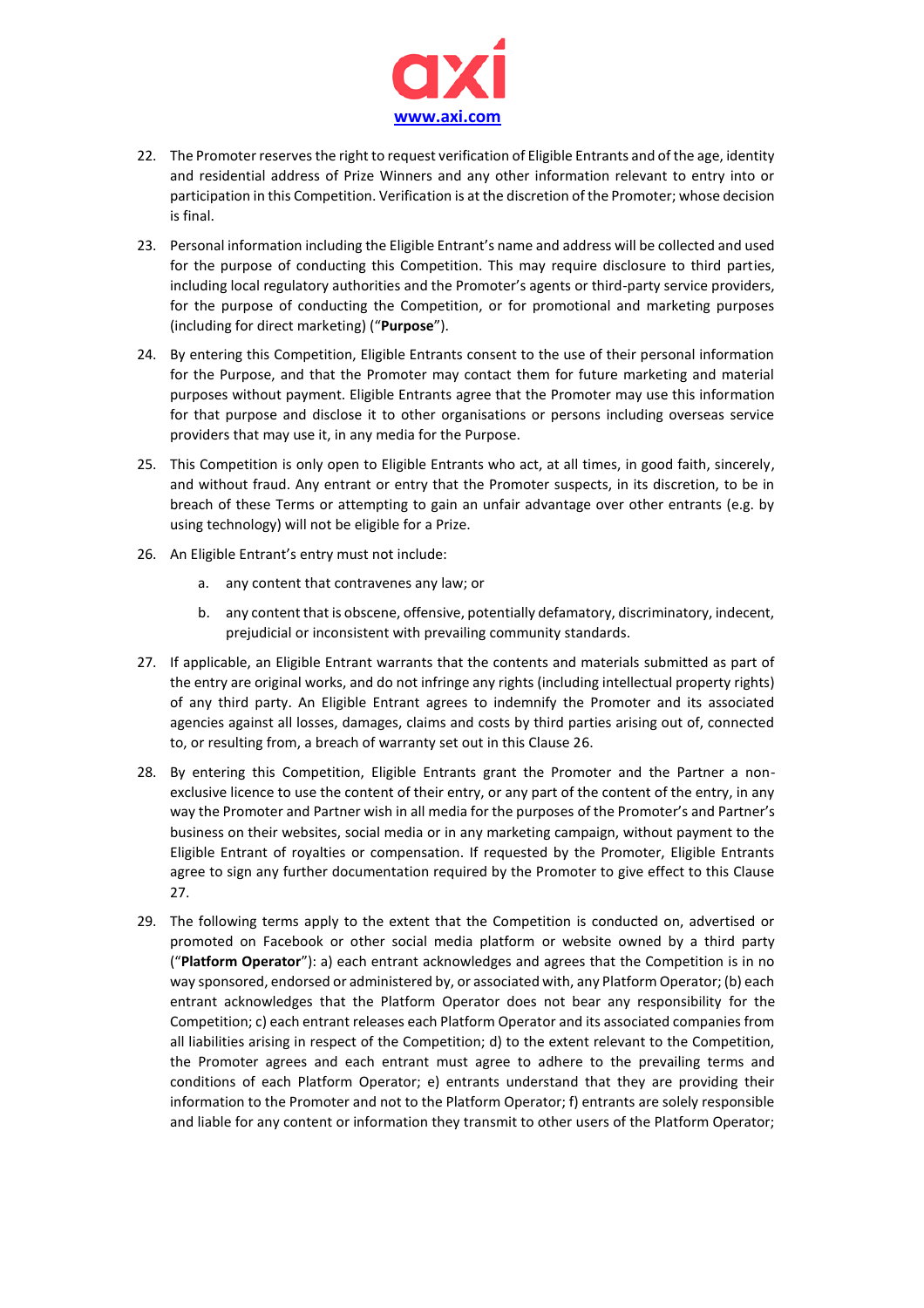

and g) any questions, comments or complaints about the Competition must be directed to the Promoter not the Platform Operator.

- 30. If Axi suspects that you have abused or attempted to abuse this competition, or otherwise acted with a lack of good faith towards us, we reserve the right in our sole discretion to deny, withhold or withdraw the trading credit and if necessary, to cancel any terms and conditions with respect to this Competition and your Account, either temporarily or permanently, or terminate your access to the service and/or block your Account.
- 31. If Axi subsequently discovers that the individual, is in fact, not eligible to participate in the competition, Axi may at its discretion reverse the prizes. No individual shall be entitled to any payment or compensation from Axi, should any prizes be forfeited or reclaimed.
- 32. Axi shall not be liable to any Account holder or any other persons for any loss or damage arising in connection with the competition, including without limitation, any error in computing or any breakdown or malfunction in any computer system or equipment.
- 33. Initial Minimum Deposit are specified in terms of USD, but will be applied to Accounts in their relevant currencies using the equivalent conversion value of that currency. The conversion will be based upon the spot rate at the time that each deposit is made to the Axi Account.
- 34. Axi reserves the right to modify, change or terminate this competition at any time without any prior notice to you and without your consent.
- 35. Failure by the Promoter to enforce any of their rights does not constitute a waiver of those rights.
- 36. The Competition and these terms and conditions will be governed by the laws of St Vincent and the Grenadines and any disputes will be subject to the exclusive jurisdiction of the courts of St Vincent and the Grenadines.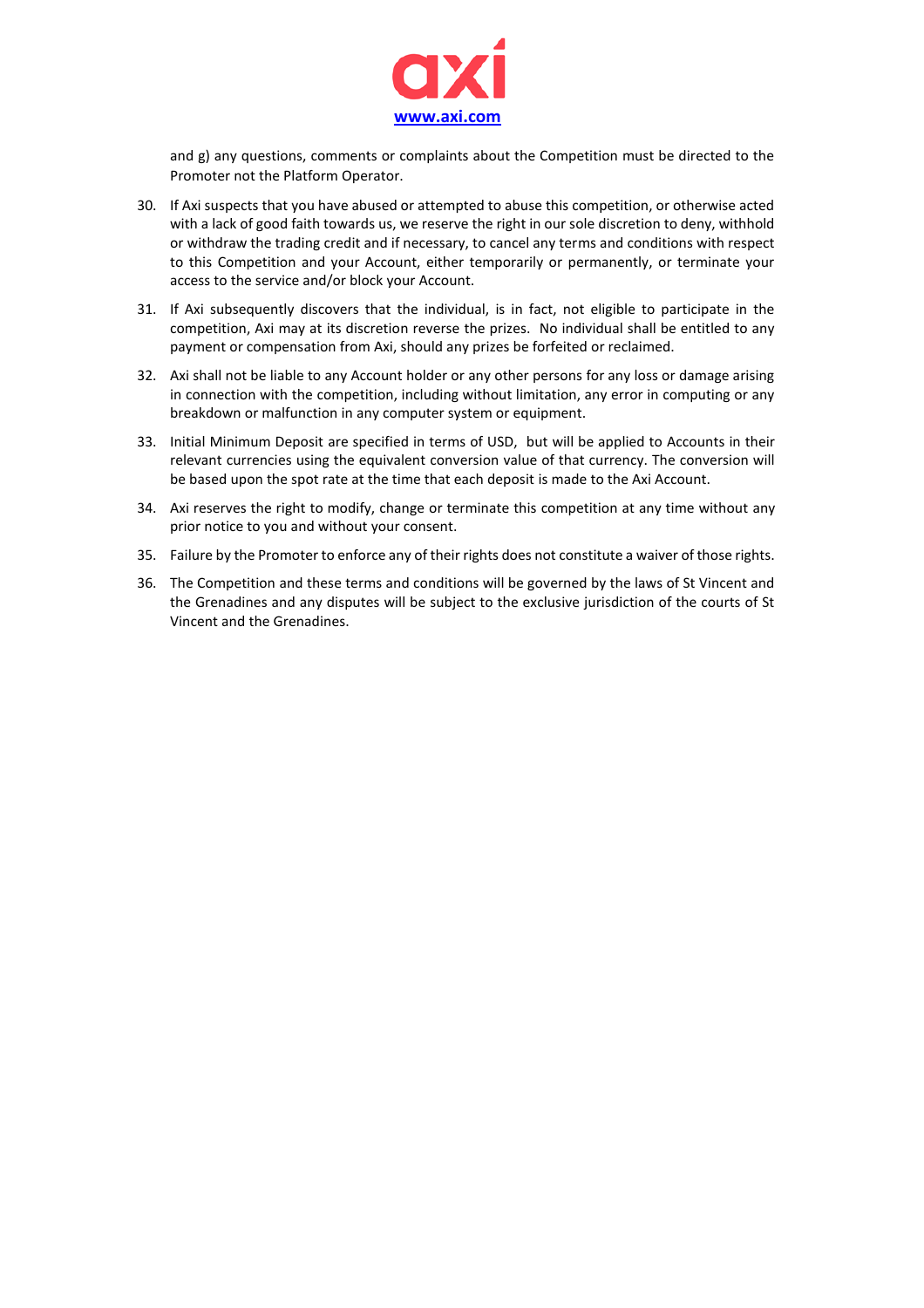

## General:

- a) The Promoter reserves the right to cancel or change the rules of the Competition at any time throughout the Competition Period without notice.
- b) The decisions of the Promoter are final. No correspondence will be entered into.
- c) The Promoter reserves the right at any time to disqualify any entrant who submits an Entry that is not in accordance with these Terms or who tampers with the entry process.
- d) Failure by the Promoter to enforce any of their rights does not constitute a waiver of those rights.
- e) The Prizes (or any part thereof) are not transferable or redeemable for cash.
- f) Entry to the Competition is free, but entrants are responsible for any costs imposed by their internet service or other technology providers.
- g) The Promoter may prohibit any person's participation in this Competition, cancel or suspend the Prize (or part thereof) if the Promoter considers that the entrant has behaved in a way which may diminish its name or reputation, is in bad faith, is designed to gain an unfair advantage, is fraudulent, is otherwise contrary to law or these Terms, or is otherwise inappropriate.
- h) If this Competition is interfered with in any way or is not capable of being conducted as reasonably anticipated due to any reason beyond the Promoter's control, including but not limited to an epidemic or pandemic such as COVID-19 and the impact thereof, technical difficulties, unauthorised intervention or fraud, the Promoter reserves the right, to the fullest extent permitted by law and subject to any law or written directions from a regulatory authority, to modify, suspend, terminate or cancel the Competition.
- i) To the fullest extent permitted by law, the Promoter will not be liable for any loss or damage an entrant or winner suffers as a result of participating in this Competition (including the Prize).
- j) By entering this Competition an entrant accepts that the Competition is not an inducement to place any trades whatsoever. Entrants accepting the Terms of this Competition should make their own assessment about the suitability of trading in any of Axi's products.
- k) If Axi subsequently discovers that the individual is in fact not eligible to participate in the Competition, Axi may at its discretion reverse Competition prize. No individual shall be entitled to any payment or compensation from Axi, should any Competition prize be forfeited or reclaimed.

AxiTrader Limited (**Axi**) is incorporated in St Vincent and the Grenadines, number 25417 BC 2019 by the Registrar of International Business Companies, and registered by the Financial Services Authority, and whose address is Suite 305, Griffith Corporate Centre, PO Box 1510, Beachmont Kingstown, St Vincent and the Grenadines.

Axi is wholly owned by AxiCorp Financial Services Pty Ltd, a company incorporated in Australia (ACN 127 606 348) and registered in New Zealand as an overseas company (NZBN 9429042567608). Over-the-counter derivatives are complex instruments and come with a high risk of losing substantially more than your initial investment rapidly due to leverage. You should consider whether you understand ho[w Axi](http://www.axi.com/) over-the-counter derivatives work and whether you can afford to take the high level of risk to your capital. Investing in over-the-counter derivatives carries significant risks and is not suitable for all investors.

When acquiring our derivative products, you have no entitlement, right or obligation to the underlying financial asset. Axi is not a financial adviser and all services are provided on an execution only basis. Information is of a